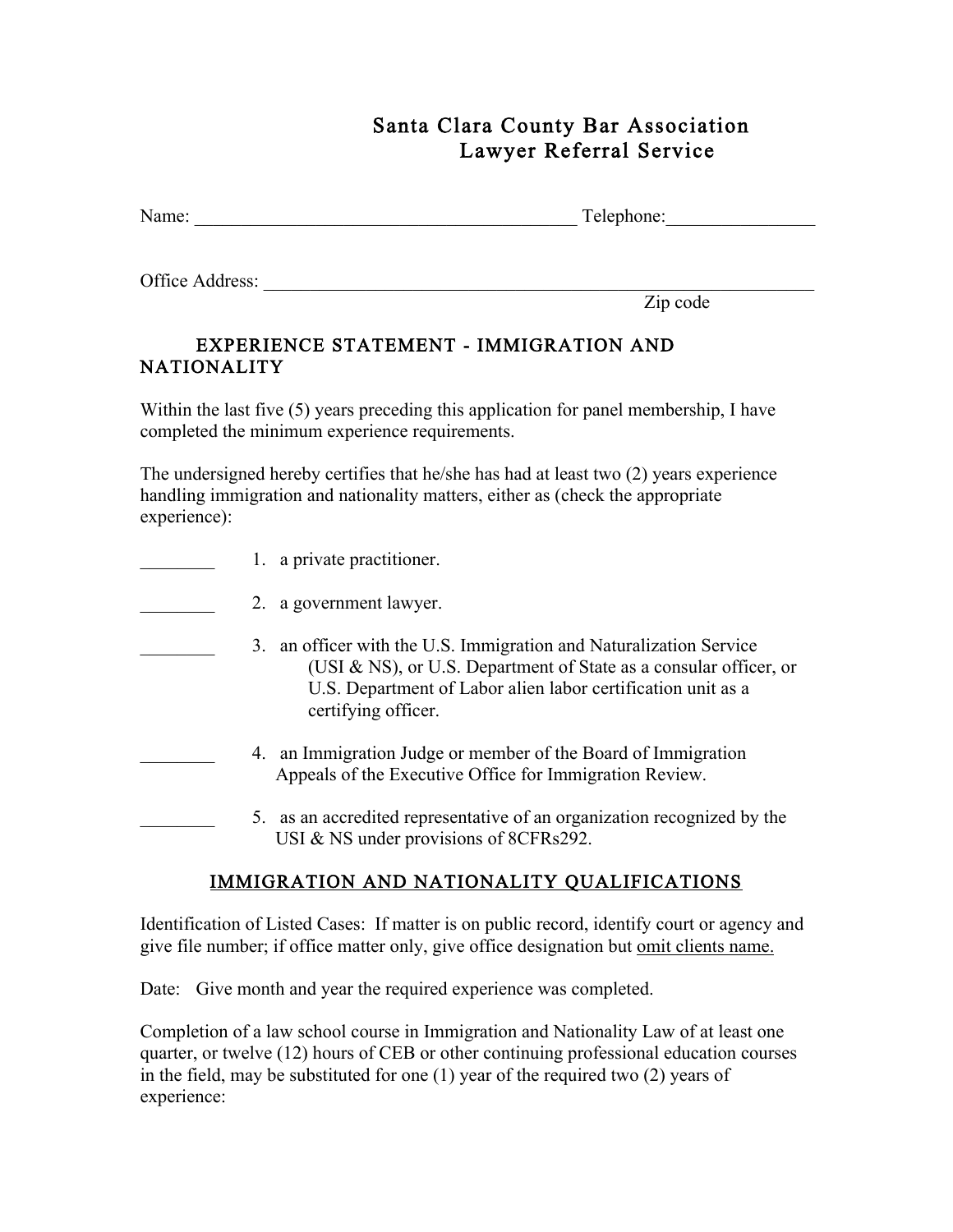| Immigration & Nationality Experience Statement Con't.                                                                                                                                         |                                                                                                                        |                                                                                                                                                                                                                                      |
|-----------------------------------------------------------------------------------------------------------------------------------------------------------------------------------------------|------------------------------------------------------------------------------------------------------------------------|--------------------------------------------------------------------------------------------------------------------------------------------------------------------------------------------------------------------------------------|
| Course Title                                                                                                                                                                                  | Sponsor/School                                                                                                         | Date/Hours                                                                                                                                                                                                                           |
|                                                                                                                                                                                               |                                                                                                                        |                                                                                                                                                                                                                                      |
|                                                                                                                                                                                               |                                                                                                                        | <u> 1990 - Johann Johann Harry Harry Harry Harry Harry Harry Harry Harry Harry Harry Harry Harry Harry Harry Harry Harry Harry Harry Harry Harry Harry Harry Harry Harry Harry Harry Harry Harry Harry Harry Harry Harry Harry H</u> |
|                                                                                                                                                                                               |                                                                                                                        |                                                                                                                                                                                                                                      |
|                                                                                                                                                                                               |                                                                                                                        | <u> 1989 - Johann John Stein, fransk politik (f. 1989)</u>                                                                                                                                                                           |
| <u> 1989 - Johann John Stone, Amerikaansk politiker († 1908)</u>                                                                                                                              |                                                                                                                        |                                                                                                                                                                                                                                      |
|                                                                                                                                                                                               |                                                                                                                        |                                                                                                                                                                                                                                      |
|                                                                                                                                                                                               |                                                                                                                        | <u> 2008 - Jan Barbarat, martin basar basar dan basar basar basar dan basar basar dalam basar dalam basar dalam b</u>                                                                                                                |
| In addition, has handled at least five $(5)$ cases from initiation to conclusion in the<br>following special areas of immigration practice, no three (3) of which may be in the same<br>area: |                                                                                                                        |                                                                                                                                                                                                                                      |
| Identification                                                                                                                                                                                |                                                                                                                        | Date (month/year)                                                                                                                                                                                                                    |
| 1. Labor Certification: through issuance of an immigrant visa or adjustment of status.                                                                                                        |                                                                                                                        |                                                                                                                                                                                                                                      |
|                                                                                                                                                                                               |                                                                                                                        |                                                                                                                                                                                                                                      |
| 2. Permanent Residence: To issuance of immigrant visa or adjustment of status in the<br>U.S.                                                                                                  |                                                                                                                        |                                                                                                                                                                                                                                      |
| 3. Non-immigrant Visas: through issuance of non-immigrant visa or change of status.                                                                                                           |                                                                                                                        |                                                                                                                                                                                                                                      |
| 4. Exclusion and Deportation: a regular hearing of either type before an Immigration<br>Judge; or a deferred inspection or waiver proceeding before a USI&NS office.                          |                                                                                                                        |                                                                                                                                                                                                                                      |
| Matter:                                                                                                                                                                                       | <u> 1989 - Johann Stoff, deutscher Stoffen und der Stoffen und der Stoffen und der Stoffen und der Stoffen und der</u> |                                                                                                                                                                                                                                      |
| 5. Citizenship and Nationality: to conclusion of a naturalization or certificate of<br>citizenship application.                                                                               |                                                                                                                        |                                                                                                                                                                                                                                      |
|                                                                                                                                                                                               |                                                                                                                        |                                                                                                                                                                                                                                      |
| 6. Asylum and Refugees: administrative proceedings to conclusion for political asylum.                                                                                                        |                                                                                                                        |                                                                                                                                                                                                                                      |
|                                                                                                                                                                                               |                                                                                                                        |                                                                                                                                                                                                                                      |
| OR is a Certified Specialist, Immigration Law, California Board of Legal Specialization.                                                                                                      |                                                                                                                        |                                                                                                                                                                                                                                      |
| Immigration Law Specialist: Yes () Date Certified or Re-Certified:                                                                                                                            |                                                                                                                        |                                                                                                                                                                                                                                      |